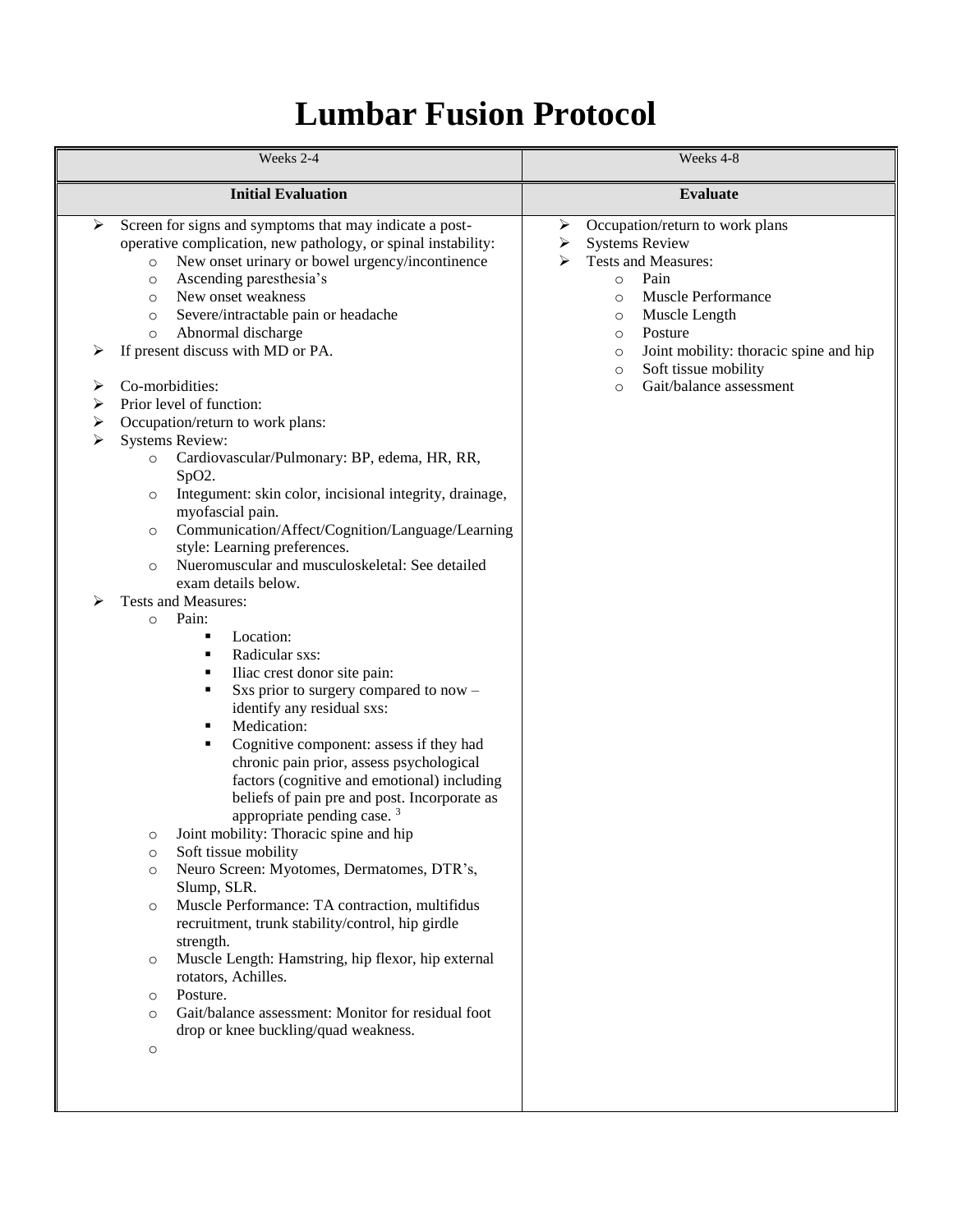| Weeks 2-4                                                                                                                                                                                                                                                                                                                                                                                                                                                                                                                                                                                                                                                                                                                                                                                                                                                                                                                                                                                                                   | Weeks 4-8                                                                                                                                                                                                                                                                                                                                                                                      |  |
|-----------------------------------------------------------------------------------------------------------------------------------------------------------------------------------------------------------------------------------------------------------------------------------------------------------------------------------------------------------------------------------------------------------------------------------------------------------------------------------------------------------------------------------------------------------------------------------------------------------------------------------------------------------------------------------------------------------------------------------------------------------------------------------------------------------------------------------------------------------------------------------------------------------------------------------------------------------------------------------------------------------------------------|------------------------------------------------------------------------------------------------------------------------------------------------------------------------------------------------------------------------------------------------------------------------------------------------------------------------------------------------------------------------------------------------|--|
| <b>Patient Education</b>                                                                                                                                                                                                                                                                                                                                                                                                                                                                                                                                                                                                                                                                                                                                                                                                                                                                                                                                                                                                    | <b>Patient Education</b>                                                                                                                                                                                                                                                                                                                                                                       |  |
| Precautions:<br>➤<br>No lifting $> 10#$ for 6 weeks.<br>$\circ$<br>No sustained sitting $>$ 30 minutes for 6 weeks.<br>$\circ$<br>No end range BLT (bending, twisting, lifting) for 6<br>$\circ$<br>weeks.<br>Review Bracing schedule (see special considerations)<br>$\circ$<br>Positioning:<br>➤<br>Spine neutral position and application for ADL's,<br>$\circ$<br>driving, sleeping, ergonomics/work set up<br>Neural tension: review postural irritants<br>➤<br>HEP: strength, motor control, and interval walking.<br>➤<br><b>Body Mechanics:</b><br>➤<br>Bed mobility: log roll<br>$\circ$                                                                                                                                                                                                                                                                                                                                                                                                                           | <b>Precaution Review</b><br>➤<br>Gradual/safe increase in activity level to obtain<br>➤<br>active lifestyle. Joining gym/fitness center. Goal<br>for aerobic endurance training 30 minutes at<br>least 5 days of week (goal of 150 minutes per<br>$week)^{.1}$<br>Discuss effect of truncal weight/obesity on back<br>➤<br>pain.                                                               |  |
| $\text{Si}t \ll \text{stand}$ , functional squat<br>$\circ$<br>Lifting<br>$\circ$                                                                                                                                                                                                                                                                                                                                                                                                                                                                                                                                                                                                                                                                                                                                                                                                                                                                                                                                           |                                                                                                                                                                                                                                                                                                                                                                                                |  |
| <b>Therapeutic Exercise*</b>                                                                                                                                                                                                                                                                                                                                                                                                                                                                                                                                                                                                                                                                                                                                                                                                                                                                                                                                                                                                | <b>Therapeutic Exercise*</b>                                                                                                                                                                                                                                                                                                                                                                   |  |
| Education and Core stabilization.<br>⋗<br>$\blacktriangleright$<br>TrA activation. Spine neutral stabilization (position of comfort<br>and progress to spine neutral as spine neutral has optimal<br>facilitation of TrA activation) using motor control exercises<br>starting in hooklying. Teaching co-contraction of pelvic floor<br>muscles during abdominal hollowing for TrA to help to<br>increase contraction of TrA. <sup>4,5</sup><br>➤<br>Strengthening:<br>LE strengthening hip for global stability.<br>$\circ$<br>Midback strengthening to improve posture.<br>$\circ$<br>Practice safe body mechanics with:<br>➤<br>Log roll, $\text{sit} \ll$ stand functional squat, ADL's.<br>$\circ$<br>Stretching: hip flexors, hamstring, hip rotators, achilles<br>➤<br>(without causing nerve irritation).<br>Walking program: Interval progress to continuous with goal of<br>➤<br>30 minutes continuous daily.<br>Aquatics: if patient unable to tolerate land based exercise. Get<br>➤<br>surgeon approval first. | Spine stabilization progression: Quadruped $\rightarrow$<br>➤<br>prone $\rightarrow$ standing.<br>Body mechanics: Lifting techniques with<br>➤<br>breathing at 6 weeks: partial lunge, squat, hip<br>hinge for reaching.<br>Continued strengthening midback, LE and core.<br>➤<br>Incorporate intermittent loading in closed chain<br>functional position.<br>Continuous walking program.<br>➤ |  |
| <b>Manual Techniques</b>                                                                                                                                                                                                                                                                                                                                                                                                                                                                                                                                                                                                                                                                                                                                                                                                                                                                                                                                                                                                    | <b>Manual Techniques</b>                                                                                                                                                                                                                                                                                                                                                                       |  |
| Thoracic mobilizations/manipulation<br>➤<br>Hip mobilizations<br>≻<br>Soft Tissue:<br>STM to thoracic and lumbar spine<br>$\circ$<br>Scar massage<br>$\circ$<br>Modalities as indicated<br>⋗                                                                                                                                                                                                                                                                                                                                                                                                                                                                                                                                                                                                                                                                                                                                                                                                                                | ➤<br>Thoracic mobilizations/manipulation<br>Hip mobilizations<br>➤<br>Soft Tissue mobility as indicated<br>➤<br>Modalities as indicated<br>⋗                                                                                                                                                                                                                                                   |  |
| <b>Goals</b>                                                                                                                                                                                                                                                                                                                                                                                                                                                                                                                                                                                                                                                                                                                                                                                                                                                                                                                                                                                                                | <b>Goals</b>                                                                                                                                                                                                                                                                                                                                                                                   |  |
| Understand post-op precautions<br>➤<br>Understand and demonstrate proper body mechanics<br>➤<br>Independent with self-management of symptoms<br>➤<br>≻<br>Independent with HEP including:<br>Motor control exercises and good understanding of<br>$\circ$<br>TA bracing to stabilize the spine incorporating<br>appropriate breathing pattern.<br>LE strength and conditioning program.<br>$\circ$<br>Interval walking program.<br>$\circ$<br>* Exercises within each category are to provide the clinician with examples based on evidence based research, but are not all inclusive.                                                                                                                                                                                                                                                                                                                                                                                                                                      | Independent with HEP including:<br>➤<br>Continuous walking program and<br>$\circ$<br>exercise program at gym.<br>Progressive return to work.<br>➤                                                                                                                                                                                                                                              |  |